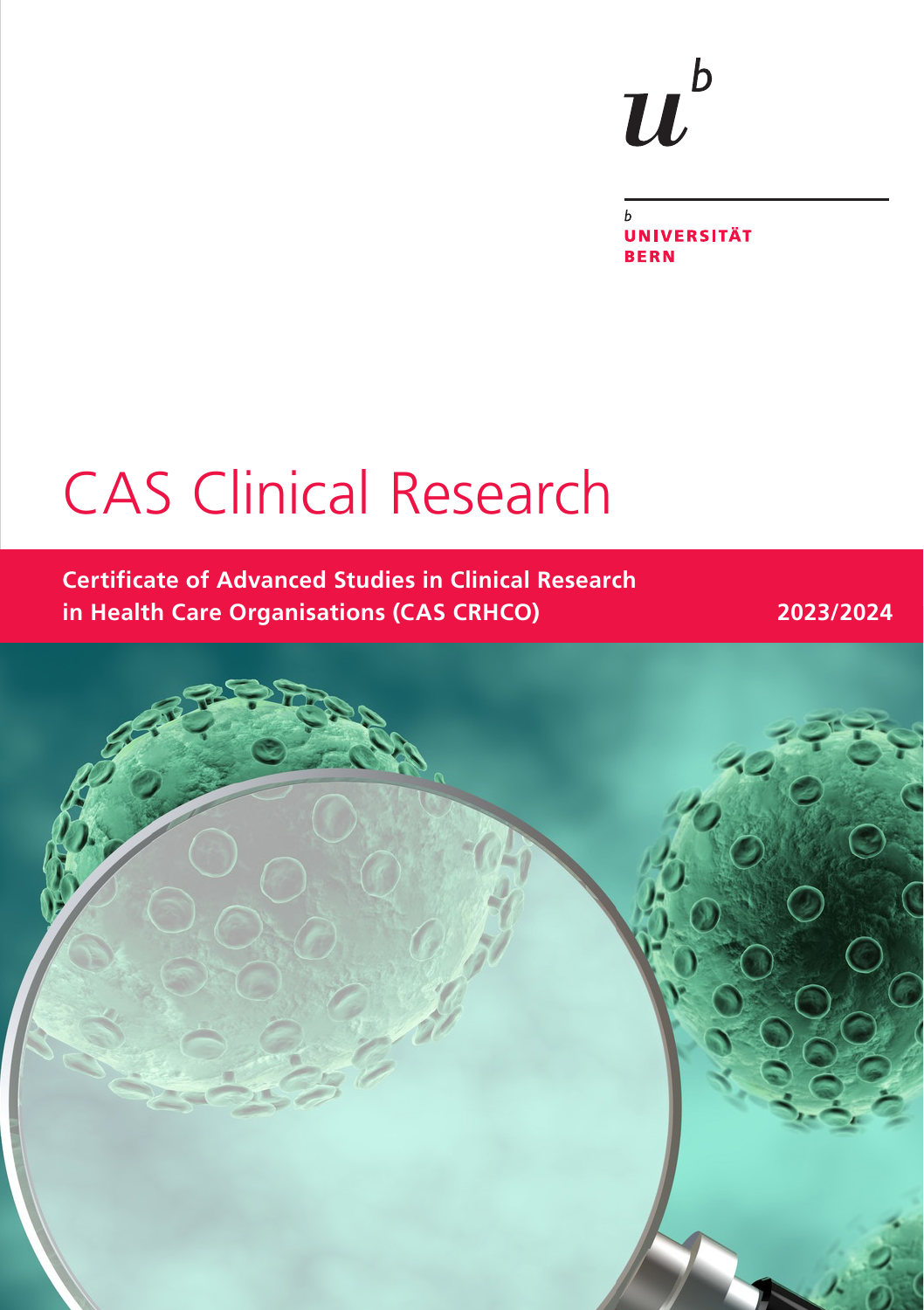# CAS Clinical Research

*Clinical research determines the safety and effectiveness of medications, medical devices, diagnostic tests and procedures, treatment regimens, and preventive interventions used in health care. The CAS CRHCO is a continuing education program aimed at health professionals and graduate students interested in patientoriented clinical and health services research.*

### **Goals of the Course**

Learn to plan and conduct clinical research projects

In the CAS in Clinical Research you will learn to plan and conduct clinical research projects for a well-defined research question, to describe data from clinical studies and to apply statistical methods and regression models commonly used in clinical research. The CAS also covers prognostic research and systematic reviews of multiple studies and meta-analyses of their results. Finally, you will also learn how best to communicate the results of clinical research.

At the end of the CAS in Clinical Research, participants:

• Have a thorough understanding of the importance of having a precise research question and how to translate this question into the design, implementation, and analysis of various types of studies in clinical research: observational studies, diagnostic and prognostic studies, randomized controlled clinical trials, systematic reviews and meta-analyses.

Apply statistical methods

- Assess study designs
- Can apply statistical methods to describe data from clinical studies and use regression models (linear, logistic, Cox, Poisson) commonly used in clinical research, and be able to use a statistical software (R).
- Can assess study designs and protocols and published studies with regard to the quality of study implementation, data acquisition, measurement methods, and analysis.
	- Can interpret the results of clinical studies, and discuss their strengths and limitations and the relevance for treatment decisions.

#### **Course Program**

The program involves approximately 450 hours of work in modules that are generally 3-day courses. Completion of the CAS usually takes 2 years, but it can be done in 1 or 3 years, and leads to the acquisition of 15 ECTS points. Participants also have the opportunity to attend elective modules according to their particular interests.

#### **Basic Modules**

- Introduction to study designs and epidemiological measures
- Principles of biostatistics
- Introduction to the statistical software R and data capture software REDCap
- Regression models in clinical research and epidemiology
- Evaluation of diagnostic and screening tests
- Prognostic studies and modelling
- Randomized controlled clinical trials
- Systematic reviews and meta-analyses

#### **Advanced Modules**

Participants can focus on their own interests and strengthen aspects of the basic modules by choosing elective courses in up to 2 of the advanced modules:

- Advanced statistical and epidemiological methods
- Health technology assessment
- Writing research proposals and scientific manuscripts

#### **Organization and Conduct**

## **Course Directors** Prof. Marcel Zwahlen, ISPM PD Dr. Sven Trelle, CTU Bern

Registration www.cas-clinicalreasearch.ch

Start 4 April 2023 Kick-off meeting

More information www.cas-clinicalresearch.ch

#### **Language**

All courses, exams, and course materials are in English.

#### **Fees**

CHF 9600

#### **Organizer**

Universität Bern, Institute of Social & Preventive Medicine